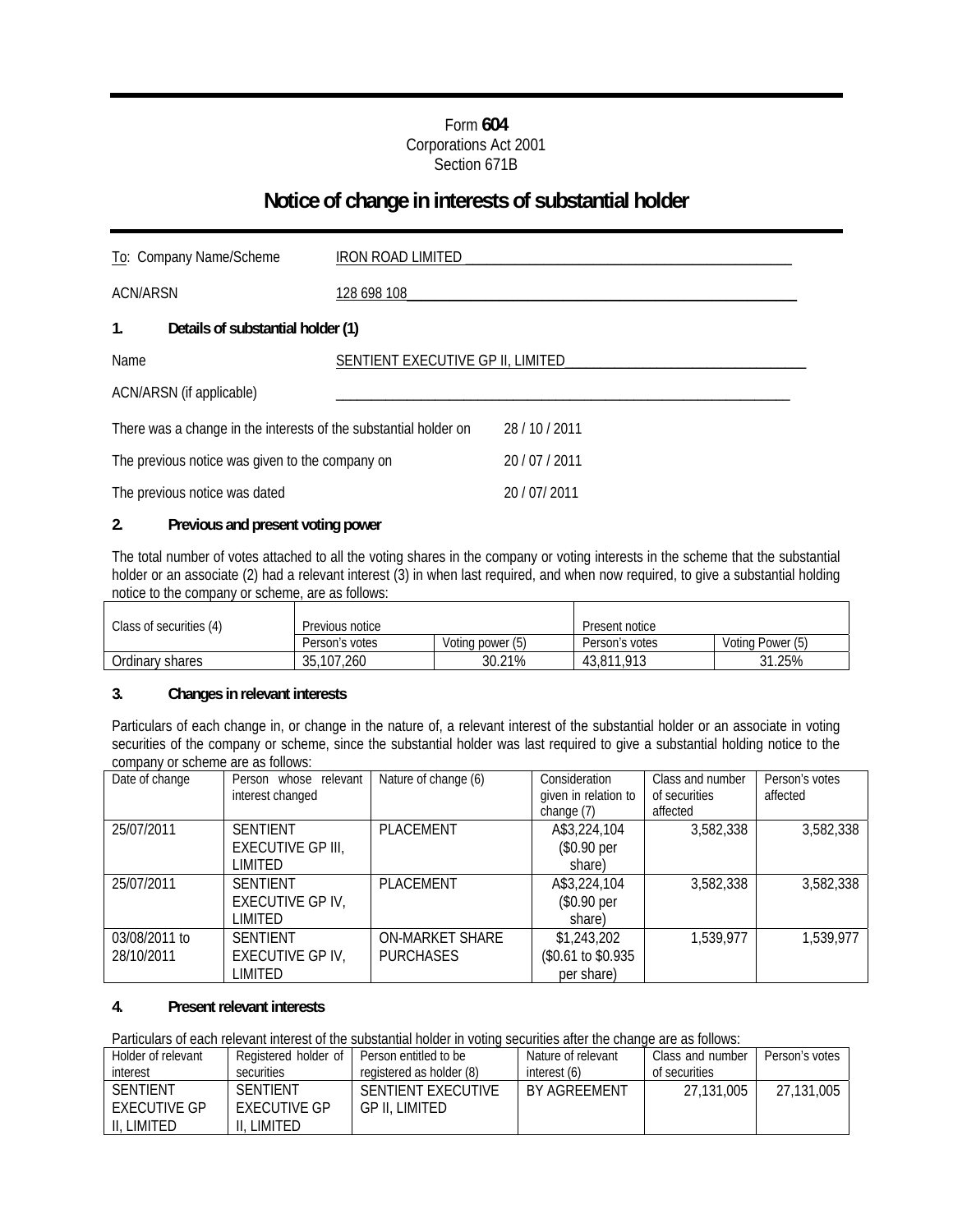| SENTIENT<br><b>FXFCUTIVE GP</b><br>III, LIMITED | SENTIENT<br><b>EXECUTIVE GP</b><br>III. LIMITED | SENTIENT EXECUTIVE<br>GP III. LIMITED | BY AGREEMENT | 11,558,593 | 11,558,593 |
|-------------------------------------------------|-------------------------------------------------|---------------------------------------|--------------|------------|------------|
| SENTIENT<br><b>FXFCUTIVE GP</b><br>IV, LIMITED  | SENTIENT<br><b>EXECUTIVE GP</b><br>IV, LIMITED  | SENTIENT EXECUTIVE<br>GP IV. LIMITED  | BY AGREEMENT | 5.122.315  | 5.122.315  |

#### **5. Changes in association**

The persons who have become associates (2) of, ceased to be associates of, or have changed the nature of their association (9) with, the substantial holder in relation to voting interests in the company or scheme are as follows:

| $ -$<br>$\cdots$<br>. annlicable<br>and<br>Name<br>JN/AF<br>д.<br>٦W<br>applicable. | <b>Nature</b><br>$\sim$<br>sociation<br>Ωt |
|-------------------------------------------------------------------------------------|--------------------------------------------|
|                                                                                     |                                            |

#### **6. Addresses**

The addresses of persons named in this form are as follows:

| Name                               | Address                               |
|------------------------------------|---------------------------------------|
| SENTIENT EXECUTIVE GP II, LIMITED  | LANDMARK SQUARE, 64 EARTH CLOSE,      |
|                                    | WEST BAY BEACH SOUTH, PO BOX 10795,   |
|                                    | GRAND CAYMAN KY1-1007, CAYMAN ISLANDS |
| SENTIENT EXECUTIVE GP III, LIMITED | LANDMARK SQUARE, 64 EARTH CLOSE,      |
|                                    | WEST BAY BEACH SOUTH, PO BOX 10795,   |
|                                    | GRAND CAYMAN KY1-1007, CAYMAN ISLANDS |
| SENTIENT EXECUTIVE GP IV, LIMITED  | LANDMARK SQUARE, 64 EARTH CLOSE,      |
|                                    | WEST BAY BEACH SOUTH, PO BOX 10795,   |
|                                    | GRAND CAYMAN KY1-1007, CAYMAN ISLANDS |

**Signature**

print name PETER AMES CASSIDY capacity DIRECTOR print name<br>sign here *defaindly* date 31/10/2011

#### **DIRECTIONS**

- (1) If there are a number of substantial holders with similar or related relevant interests (eg a corporation and its related corporations, or the manager and trustee of an equity trust), the names could be included in an annexure to the form. If the relevant interests of a group of persons are essentially similar, they may be referred to throughout the form as specifically named group if the membership of each group, with the names and addresses of members is clearly set out in paragraph 6 of the form.
- (2) See the definition of "associate" in section 9 of the Corporations Act 2001.
- (3) See the definition of "relevant interest" in sections 608 and 671B(7) of the Corporations Act 2001.
- (4) The voting shares of a company constitute one class unless divided into separate classes.
- (5) The person's votes divided by the total votes in the body corporate or scheme multiplied by 100.
- (6) Include details of:
	- (a) any relevant agreement or other circumstances because of which the change in relevant interest occurred. If subsection 671B(4) applies, a copy of any document setting out the terms of any relevant agreement, and a statement by the person giving full and accurate details of any contract, scheme or arrangement, must accompany this form, together with a written statement certifying this contract, scheme or arrangement; and